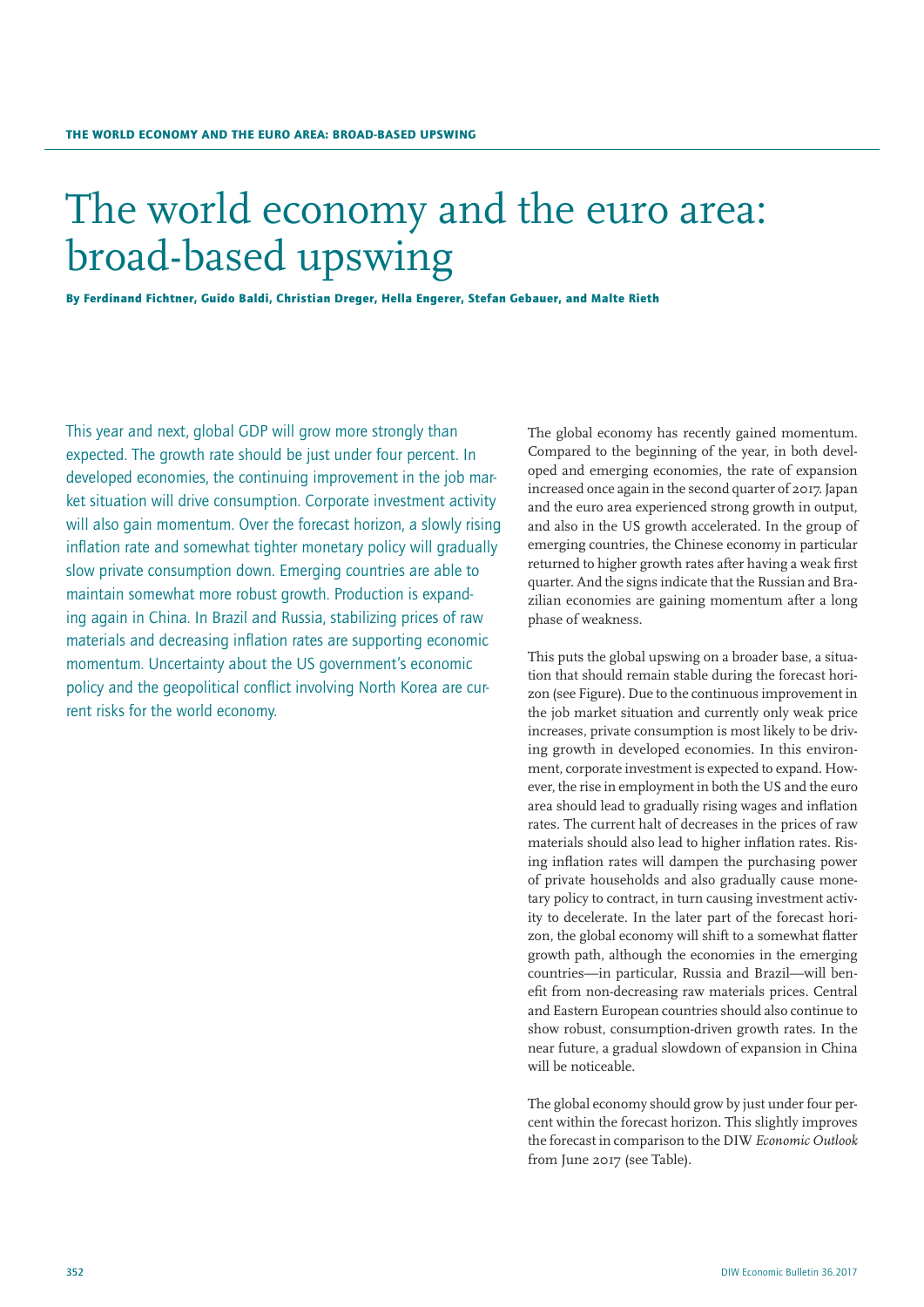Monetary policy will be less expansive. In the US, the central bank will begin to reduce its balance sheet while sticking to its path of moderate increases in the interest rate. In the euro area, the European Central Bank's asset purchase program should end in the first half of 2018 due to gradual reduction in asset purchases. The bank will presumably raise the key interest rate by ten basis points in the second quarter of 2019. The Japanese central bank, on the contrary, apparently senses no imminent pressure to reduce its high level of accommodation. Globally, fiscal policy should be less restrictive overall.

However, the global economy may face a series of risks. In the US in particular, general conditions involving economic policy are marked by a high level of uncertainty at this time. And geopolitical risks surrounding North Korea are also at issue. An unexpected rise in the level of uncertainty could afflict global investment activity. The political uncertainty in the euro area has somewhat lessened. But in Italy in particular, the fragile situation in the banking sector is a source of problems. Brexit negotiations and the political tension within the European Union are likely to generate waves of uncertainty, dampening both foreign trade and investment activity.

# Figure

# World real GDP

In percent, percentage points



*Sources: National statistical offices; DIW Economic Outlook Autumn 2017.*

© DIW Berlin 2017

The global economic upswing is continuing.

## Table

# Real Gross Domestic Product, Consumer Price Inflation, and Unemployment Rate in the World Economy In percent

|                         | GDP                                   |      |      |      | <b>Consumer prices</b> |      |      |      |                              |      |      |      |
|-------------------------|---------------------------------------|------|------|------|------------------------|------|------|------|------------------------------|------|------|------|
|                         | Change over previous year, in percent |      |      |      |                        |      |      |      | Unemployment rate in percent |      |      |      |
|                         | 2016                                  | 2017 | 2018 | 2019 | 2016                   | 2017 | 2018 | 2019 | 2016                         | 2017 | 2018 | 2019 |
| Euro area               | 1.7                                   | 2.1  | 1.9  | 1.6  | 0.4                    | 1.3  | 1.4  | 1.6  | 10.0                         | 9.1  | 8.8  | 8.7  |
| without Germany         | 1.7                                   | 2.0  | 1.9  | 1.5  | 0.3                    | 1.1  | 1.4  | 1.6  | 12.7                         | 11.6 | 11.2 | 11.1 |
| France                  | 1.1                                   | 1.7  | 1.8  | 1.5  | 0.2                    | 1.1  | 1.4  | 1.5  | 10.1                         | 9.6  | 9.4  | 9.3  |
| Italy                   | 1.0                                   | 1.3  | 1.2  | 1.0  | 0.0                    | 1.3  | 1.2  | 1.2  | 11.7                         | 11.4 | 11.3 | 11.3 |
| Spain                   | 3.2                                   | 3.1  | 2.5  | 2.1  | $-0.2$                 | 2.8  | 2.3  | 2.3  | 19.7                         | 17.2 | 16.0 | 15.7 |
| Netherlands             | 2.1                                   | 3.3  | 2.6  | 1.9  | 0.1                    | 1.5  | 1.2  | 1.3  | 6.0                          | 4.9  | 4.8  | 4.7  |
| United Kingdom          | 1.8                                   | 1.4  | 1.4  | 1.7  | 0.7                    | 2.7  | 2.6  | 2.3  | 5.0                          | 4.8  | 4.9  | 5.0  |
| <b>USA</b>              | 1.5                                   | 2.1  | 2.4  | 2.3  | 1.3                    | 1.8  | 1.6  | 2.1  | 4.9                          | 4.4  | 4.2  | 4.1  |
| Japan                   | 1.0                                   | 1.9  | 1.3  | 1.4  | $-0.1$                 | 0.3  | 0.5  | 1.1  | 3.1                          | 3.1  | 3.1  | 3.0  |
| South Korea             | 2.8                                   | 2.7  | 2.6  | 2.5  | 1.0                    | 2.2  | 2.5  | 2.7  | 3.7                          | 3.4  | 3.0  | 3.0  |
| Middle Eastern Europe   | 3.0                                   | 4.2  | 3.3  | 3.4  | $-0.2$                 | 2.0  | 2.3  | 2.4  | 5.7                          | 4.7  | 4.3  | 4.1  |
| Turkey                  | 3.0                                   | 4.2  | 3.3  | 3.5  | 7.8                    | 10.9 | 7.7  | 7.7  | 10.9                         | 11.1 | 11.4 | 11.5 |
| Russia                  | $-0.2$                                | 0.9  | 1.5  | 1.7  | 7.1                    | 4.2  | 4.1  | 4.0  | 5.5                          | 5.2  | 5.1  | 4.8  |
| China                   | 6.9                                   | 6.6  | 6.5  | 6.2  | 1.6                    | 1.7  | 2.5  | 3.3  | 4.1                          | 4.1  | 4.0  | 3.9  |
| India                   | 7.5                                   | 5.8  | 7.1  | 7.0  | 3.3                    | 5.5  | 6.1  | 6.1  |                              |      |      |      |
| <b>Brazil</b>           | $-3.6$                                | 0.6  | 1.2  | 1.7  | 8.7                    | 4.1  | 5.5  | 6.0  | 11.3                         | 12.8 | 10.6 | 8.4  |
| Mexico                  | 2.0                                   | 2.6  | 2.3  | 2.2  | 2.8                    | 5.7  | 3.2  | 3.2  | 3.9                          | 4.5  | 4.4  | 4.3  |
| Developed Economies     | 1.6                                   | 2.0  | 2.1  | 1.9  | 0.8                    | 1.6  | 1.5  | 1.9  | 5.9                          | 5.4  | 5.2  | 5.1  |
| <b>Emerging Markets</b> | 4.9                                   | 5.1  | 5.4  | 5.3  | 3.3                    | 3.5  | 3.9  | 4.4  | 5.4                          | 5.5  | 5.3  | 5.0  |
| World                   | 3.5                                   | 3.8  | 4.0  | 3.9  | 2.2                    | 2.7  | 2.9  | 3.4  | 5.6                          | 5.4  | 5.2  | 5.1  |

*Sources: National statistical offices; DIW Economic Outlook Autumn 2017.*

© DIW Berlin 2017